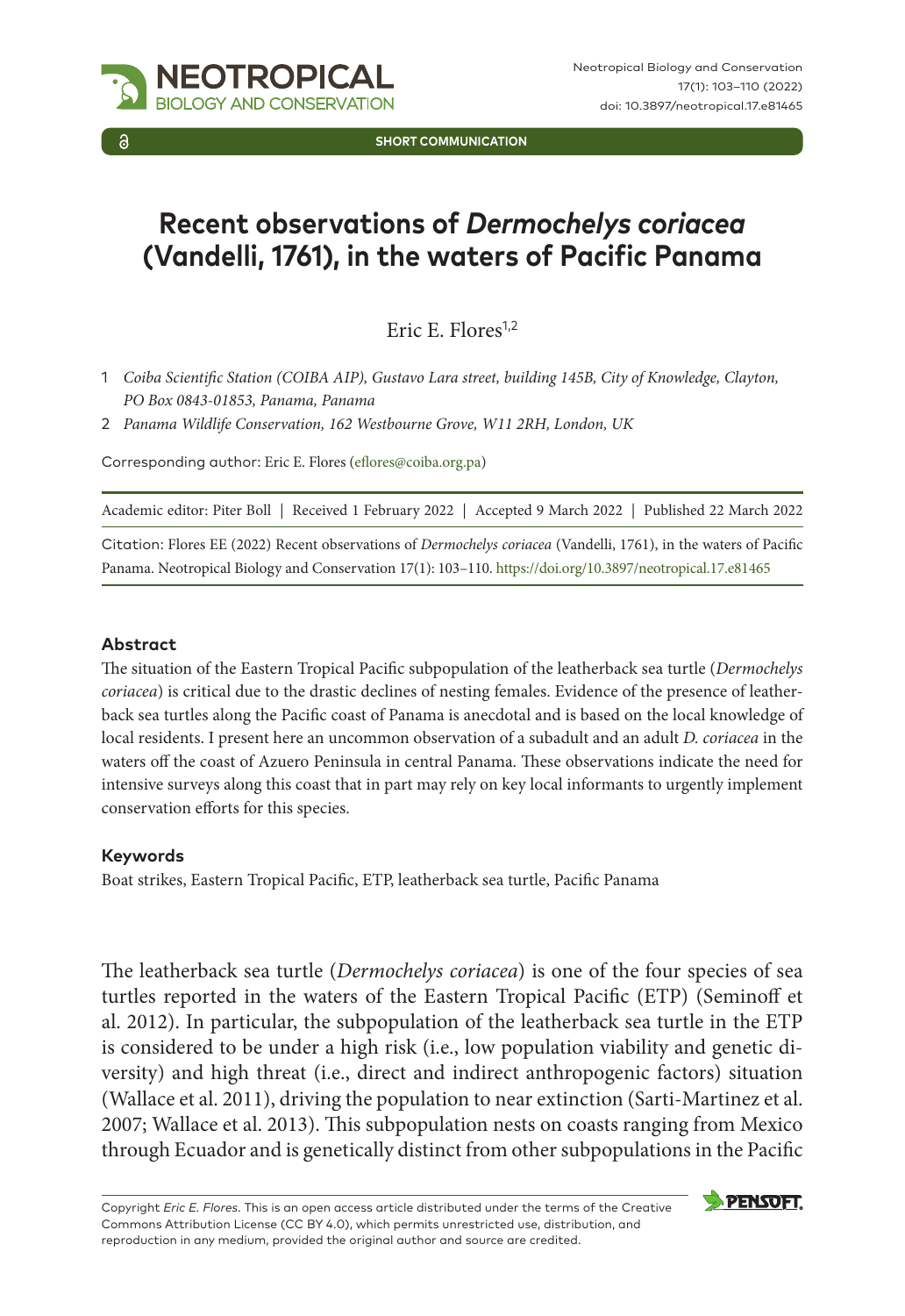(Dutton et al. 1999). Important nesting sites of leatherback occur in Mexico (e.g., Colola, Tierra Colorada, Playa de bahia Chacahua, Playa de la Escobilla, Maruata), Costa Rica (e.g., Playa Naranjo) and Nicaragua (e.g. Salamina, Veracruz de Acayo) with nesting reported in small numbers or sporadically in Panama, El Salvador, Colombia and Ecuador (Pritchard 1994; Rgues-Baron et al. 2019).

It is known that the individuals in this subpopulation remain in oceanic waters, with foraging sites off the coasts of Panama, Colombia, Ecuador, Peru, and Chile (Shillinger et al. 2008; Bailey et. al. 2012). In the Pacific, the nesting period extends from October to March, with females nesting between 3 to 10 times per season, and an average of 80 eggs per clutch (Reina et al. 2002; Eckert et al. 2012). Throughout the Pacific coast of Panama, there is no evidence about the abundance of leatherback sea turtles, regardless of anecdotal nesting events (Arauz et al. 2017; Flores et al. 2021). Meanwhile, satellite tracking data shows that some specimens travel along the waters near to the country's Pacific coast (Shillinger et al. 2008).

Herein, I present evidence of two observations of leatherback sea turtles in the open waters of the Pacific coast of central Panama. The first observation occurred on 2 April 2021 at 11:30 am, approximately 5 km from Granada beach at the coast of Azuero peninsula (7.1626°N, 80.6888°W, Fig. 1). A juvenile leatherback sea turtle with curved carapace length  $(CCL) < 1$  m was seen swimming near the surface of the water. The behavior was recorded with a video using an Android mobile phone, where the juvenile appeared to be feeding near the surface with a remora fish (family Echeneidae) attached to the upper part of the carapace (Suppl. material 1: Leatherback\_1). The second observation occurred on 22 August at 11:46 am, approximately 6 km from La Marinera beach and close to a submarine mountain called Whaoo rock in the coast of Azuero Peninsula (7.2324°N, 80.3575°W, Fig. 1). A close inspection of the adult animal revealed that it had a wound on its head, which was presumably caused by a boat strike, thus preventing the animal from swimming in a normal position (Suppl. material 2: Leatherback\_2). These rare encounters occurred while a sport fishing tour operator crew was fishing in open waters in the coast of Los Santos Province.

At the ETP, female leatherbacks migrate from nesting beaches in Mexico, Nicaragua and Costa Rica to feeding grounds in the southeastern Pacific (Pritchard 1994; Shillinger et al. 2008; Rgues-Baron et al. 2019). However, satellite data shows that some females migrate from Costa Rica nesting sites to the Pacific waters of Panama (Shillinger et al. 2008). It is possible that the two animals reported herein may relate to a distant population at the ETP, but they also may belong to a local population, since small numbers of leatherbacks are reported to nest in Pacific Panama (Rgues-Baron et al. 2019), particularly along the west coast of Coiba National Park which is located 120 km west from the Azuero peninsula. This area has also been documented as a nesting site (Rodríguez and Ruíz 2011).

Although the first observed animal could not be measured directly, its relative size of CCL < 1 m, suggest it was a juvenile, since the smallest reproductive females in the ETP have a CCL of 1.05 m (Stewart et al. 2007). Observations of juvenile leatherbacks throughout the Pacific Ocean are rare and only few published reports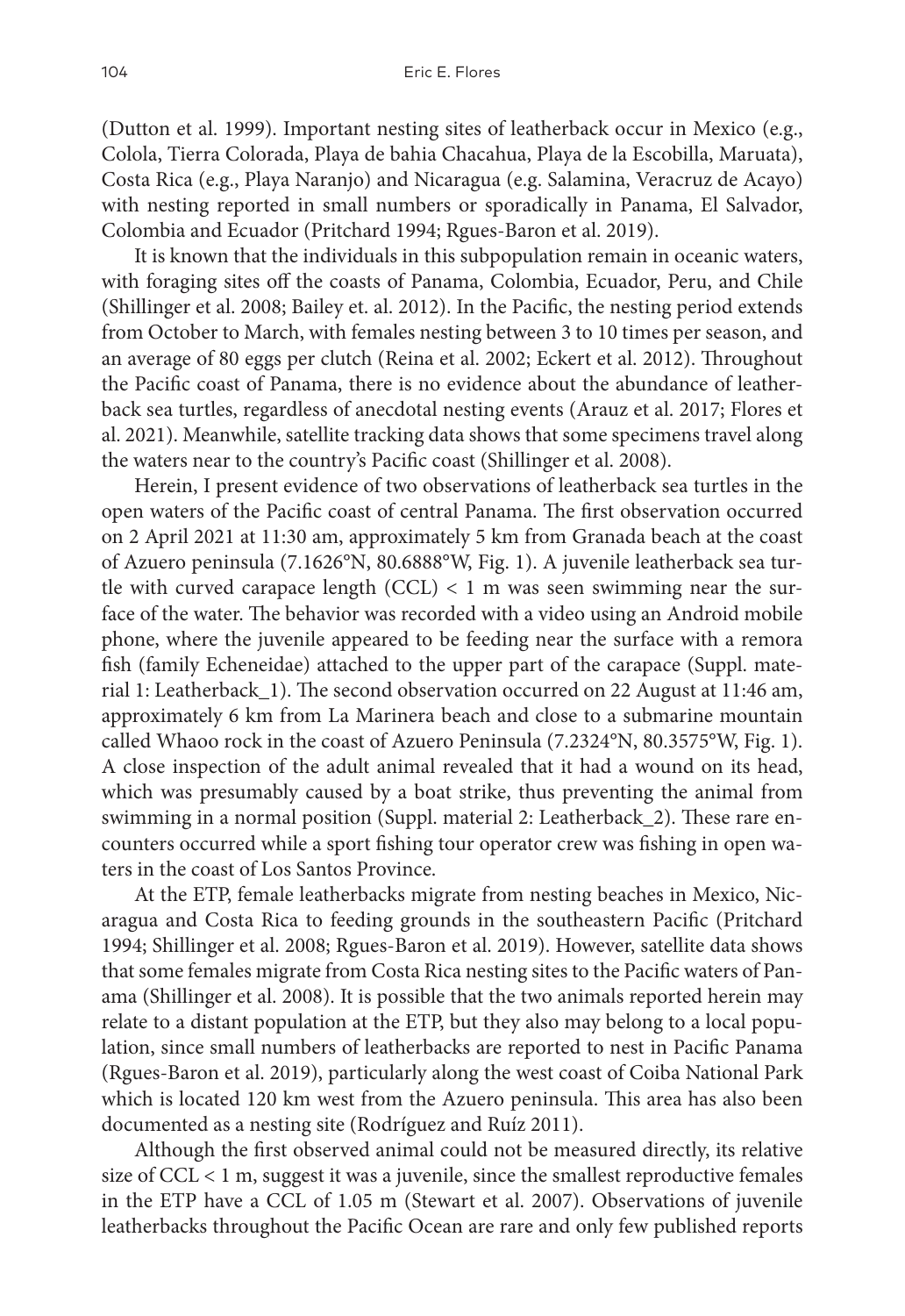

GM) 2022 Jan 27 18:48:37 seaturtle.org/maptool Projection: Mercator

**Figure 1.** Location of the juvenile (red star, left) and adult (red star, right) leatherback off the coast of Azuero Peninsula in southern Panama. Base map source Maptool program for analysis and graphics a product of SEATURTLE.ORG (www.seaturtle.org).

exist from fishery records (Eckert 2002). The scarce information about the natural history of early life stages indicates that once they hatch and abandon the natal beach, juveniles go to open ocean areas where they change from a period of passive drift behavior using the marine currents to an active swimming behavior looking for warmer waters (Gaspar et al. 2012). It has been hypothesized that smaller juveniles prefer warmer waters, perhaps due to a threshold of physiological capacity (Eckert 2002). The day the juvenile was observed the sea surface temperature was 28.7 °C (NOAAView Data Exploration Tool [https://www.nnvl.noaa.gov/view/](https://www.nnvl.noaa.gov/view/globaldata.html#SURF) [globaldata.html#SURF](https://www.nnvl.noaa.gov/view/globaldata.html#SURF)) offering some support for this hypothesis.

The observation of adult leatherbacks in the waters of the ETP is uncommon. In particular, the waters off the coast of the Azuero peninsula are affected by two marine currents, the North Equatorial Countercurrent (NECC) (Guzman and Breedy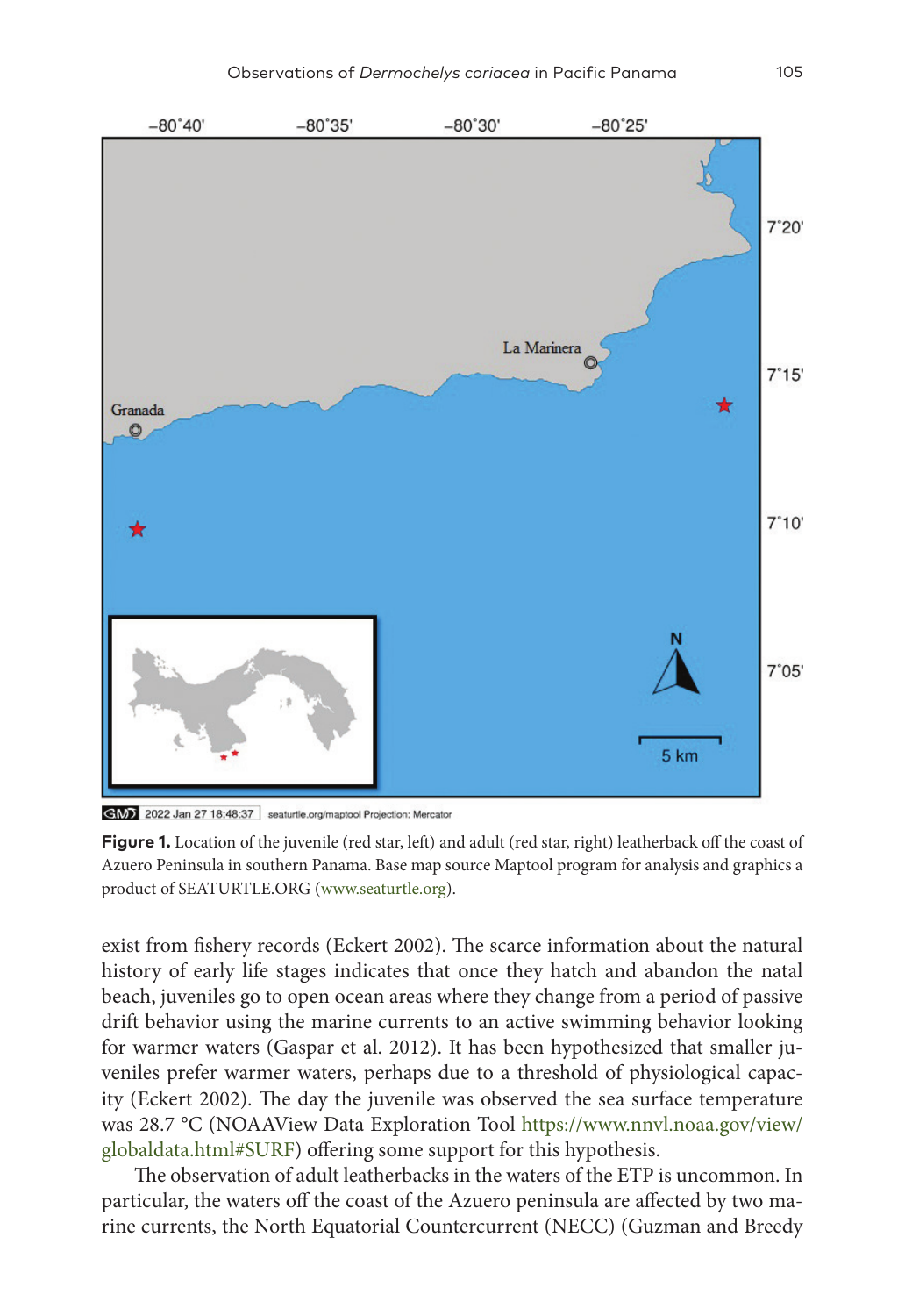2008) during the rainy season (May to November) and the Panama flow (Glynn and Mate 1997) during the dry season (December to April) which bring nutrientrich waters to the surface. These conditions may prove suitable for the different life stages of offshore species like the leatherback sea turtles.

Common reports of leatherbacks sightings at sea refer to animals trapped in fishing gears or nets (Frazier and Brito Montero 1990; Seminoff and Dutton 2007). In terms of commercial fisheries in particular, longline fisheries are responsible for incidental capture of sea turtles including leatherbacks in the ETP (Frazier and Brito Montero 1990). In addition, considerable rates of injuries caused by collisions with commercial and recreational vessels are threatening marine fauna worldwide (Nowacek et al. 2004; Wilke et al. 2005; Calleson and Frohlich 2007), including sea turtles (Hazel et al. 2007; Thomas 2008; Casale et al. 2010; Denkinger et al. 2013; Yaghmour 2020). The area where the injured adult leatherback was observed is frequented by sport fishing, artisanal and commercial fishing vessels, even from foreign countries (Arauz 2008; Castrejon and Bucaram 2020), which increases the probability of a boat strike.

To my knowledge, this account is the only published report of a juvenile and an adult leatherback sea turtles in the open waters of the Pacific Panama. Although single and isolated in principle, these observations may indicate the current use and importance of these waters as corridors for early and mature stages of leatherbacks and reinforce previous field work informing anecdotic events of females nesting in the Azuero Peninsula (Flores et al. 2021). In addition, these data contribute to the strategic goals of the Regional Action Plan to reverse the decline of leatherbacks in the Eastern Pacific, specially increasing the knowledge about the distribution of juvenile individuals ([https://docs.google.com/file/d/1WjIK4SG0qFFynByPuqGsq0](https://docs.google.com/file/d/1WjIK4SG0qFFynByPuqGsq0vWIDBN5C7y/view?rm=minimal) [vWIDBN5C7y/view?rm=minimal\)](https://docs.google.com/file/d/1WjIK4SG0qFFynByPuqGsq0vWIDBN5C7y/view?rm=minimal).

Part of the area where the observations occurred was designated in 2010 as a special marine and coastal management zone by the Ministry of Environment of Panama, to protect marine and coastal resources and to maintain the biodiversity of its ecosystems. However, the implementation of a proper management plan for this zone is pending, including boaters consultation and regulation of commercial fisheries to minimize bycatch and reduce potential threats like boat strikes on sea turtles (see Fuentes et al. 2021). The sport fishing tour operator who made the observations at sea was part of a citizen science sea turtle conservation project in the vicinity of the Azuero Peninsula. This demonstrates the value of having a local network of trained personnel and highlights the importance of continuing efforts to promote responsible activities to reduce bycatch and other threats in these waters that are part of the habitat of the largest sea turtle in the world.

#### **Acknowledgements**

I thank Adriano Gonzalez Barria from Pesca Cambutal Panama fishing club, who kindly provided the videos and the location of the observations for this paper; and to Joelbin De La Cruz from Panama Wildlife Conservation who acompanied me during our visits to the area of Cambutal. I also thank Jessica Gross who helped me with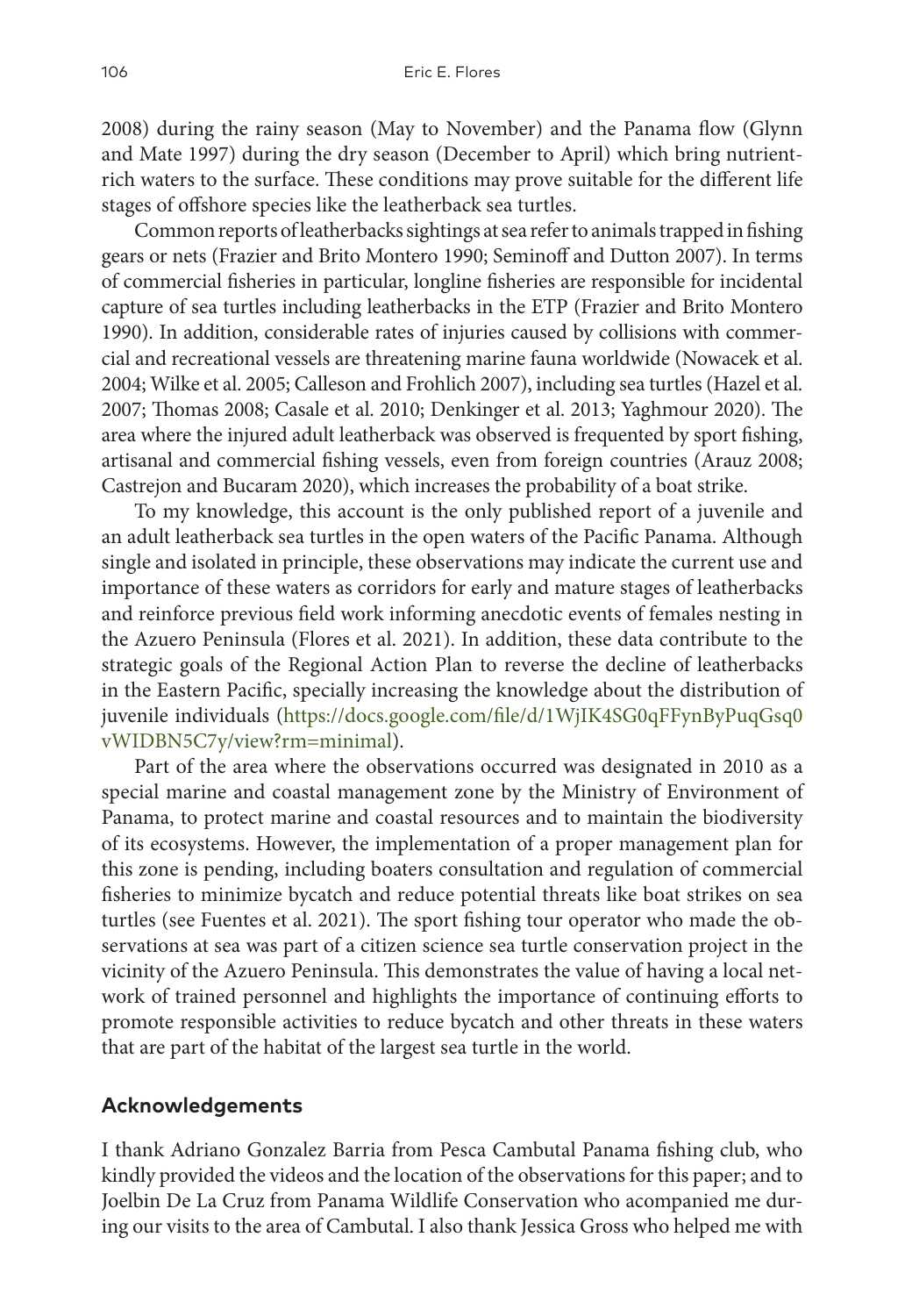reviewing this paper. This particular citizen science project was an initiative funded by the Small Grant Program from The Global Environmental Fund in Panama. Dr. Eric E. Flores is a member of Sistema Nacional de Investigación (SNI) in Panama.

### **References**

- Arauz D (2008) Caracterización de las pesquerías industrial y artesanal del camarón y langosta en Panamá. OSPESCA-SICA-FAO, Panamá, 47 pp.<https://www.sica.int/download/?65341>
- Arauz EA, Pacheco L, Binder S, de Icaza R (2017) Diagnóstico de la Situación de las Tortugas Marinas en Panamá y Plan de Acción Nacional para su Conservación. Ministerio de Ambiente de Panama, Panama, 103 pp. [https://www.gacetaoficial.gob.pa/](https://www.gacetaoficial.gob.pa/pdfTemp/28237_A/60353.pdf) [pdfTemp/28237\\_A/60353.pdf](https://www.gacetaoficial.gob.pa/pdfTemp/28237_A/60353.pdf)
- Bailey H, Benson SR, Shillinger GL, Bograd SJ, Dutton PH, Eckert SA, Morreale SJ, Paladino FV, Eguchi T, Foley DG, Block BA, Piedra R, Hitipeuw C, Tapilatu RF, Spotila JR (2012) Identification of distinct movement patterns in Pacific leatherback turtle populations influenced by ocean conditions. Ecological Applications 22(3): 735–747. <https://doi.org/10.1890/11-0633>
- Calleson CS, Frohlich RK (2007) Slower boat speeds reduce risks to manatees. Endangered Species Research 3: 295–304. <https://doi.org/10.3354/esr00056>
- Casale P, Affronte M, Insacco G, Freggi D, Vallini C, d'Astore PP, Basso R, Paolillo G, Abbate G, Argano R (2010) Sea turtle strandings reveal high anthropogenic mortality in Italian waters. Aquatic Conservation 20(6): 611–620.<https://doi.org/10.1002/aqc.1133>
- Castrejon M, Bucaram SJ (2020) Diagnóstico integral del secto pesca y acuicultares de la República de Panamá. Banco Interamericano de Desarrollo. Nota técnica IDB-TN-02011.<https://doi.org/10.18235/0002668>
- Denkinger J, Parra M, Muñoz JP, Carrazco C, Murillo JC, Espinosa E, Rubianes F, Kosh V (2013) Are boat strikes a threat to sea turtles in the Galapagos Marine Reserve? Ocean and Coastal Management 80: 29–35. <https://doi.org/10.1016/j.ocecoaman.2013.03.005>
- Dutton PH, Bowen BW, Owens DW, Barragan A, Davis SK (1999) Global Phylogeography of the leatherback turtle (*Dermochelys coriacea*). Journal of Zoology 248(3): 397–409. <https://doi.org/10.1111/j.1469-7998.1999.tb01038.x>
- Eckert SA (2002) Distribution of juvenile leatherback sea turtle *Dermochelys coriacea* sightings. Marine Ecology Progress Series 230: 289–293.<https://doi.org/10.3354/meps230289>
- Eckert KL, Wallace BP, Frazier JG, Eckert SA, Pritchard PCG (2012) Synopsis of the biological data on the Leatherback Sea Turtle (*Dermochelys coriacea*). Biological Technical Publication, U.S. Fish and Wildlife Service, U.S. Department of the Interior, Washington D.C., 158 pp. [http://seaturtle.org/library/EckertKL\\_2012\\_USFWSTechReport.pdf](http://seaturtle.org/library/EckertKL_2012_USFWSTechReport.pdf)
- Flores EE, De La Cruz J, Seminoff A, Ureña L (2021) Local ecological knowledge supports identification of sea turtle nesting beaches in Panama. Herpetological Conservation and Biology 16(2): 238–250.
- Frazier JG, Brito Montero JL (1990) Incidental capture of marine turtles by the sword-fish fishery at San Antonio, Chile. Marine Turtle Newsletter 49: 8–13.
- Fuentes MMPB, Meletis ZA, Wildermann NE, Ware M (2021) Conservation interventions to reduce vessel strikes on sea turtles: A case study in Florida. Marine Policy 128: 104471. <https://doi.org/10.1016/j.marpol.2021.104471>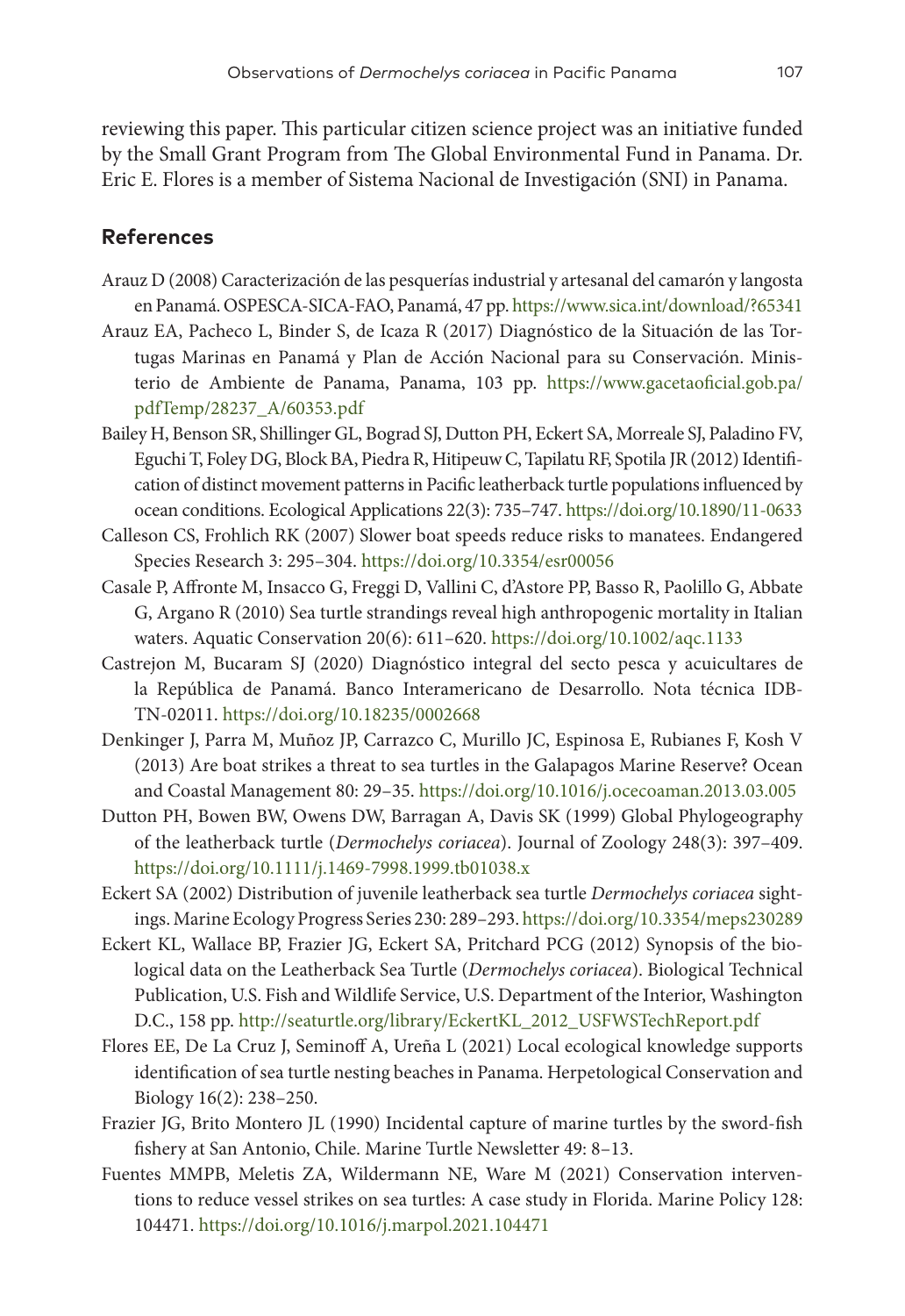- Gaspar P, Benson SR, Dutton PH, Réveillère A, Jacob G, Meetoo Ch, Dehecq A, Fossette S (2012) Oceanic dispersal of juvenile leatherback turtles: Going beyond passive drift modeling. Marine Ecology Progress Series 457: 265–284.<https://doi.org/10.3354/meps09689>
- Glynn PW, Mate J (1997) Field guide to the Pacific coral reef of Panama. In: Lessios HA, Macintyre IG (Eds) Proceeding 8<sup>th</sup> International Coral Reef Symposium Vol. 1. University of Panama and Smithsonian Tropical Research Institute, Panama.
- Guzman H, Breedy O (2008) Distribución de la diversidad y estado de conservación de los arrecifes coralinos y comunidades coralinas del Pacífico Occidental de Panamá (Punta Mala-Punta Burica). Panama. The Nature Conservancy, Arlington, Virginia, 40 pp. [htt](https://doi.org/10.3411/col.08031450)[ps://doi.org/10.3411/col.08031450](https://doi.org/10.3411/col.08031450)
- Hazel J, Lawler IR, Marsh H, Robson S (2007) Vessel speed increases collision risk for the green turtle *Chelonia mydas.* Endangered Species Research 3(2): 105–113. [https://doi.](https://doi.org/10.3354/esr003105) [org/10.3354/esr003105](https://doi.org/10.3354/esr003105)
- Nowacek DP, Johnson MP, Tyack PL (2004) North Atlantic right whales (*Eubalaena glacialis*) ignore ships but respond to alerting stimuli. Proceedings. Biological Sciences 271(1536): 227–231.<https://doi.org/10.1098/rspb.2003.2570>
- Pritchard PCH (1994) Nesting of the Leatherback Turtle, *Dermochelys coriacea* in Pacific Mexico, with a new estimate of the world population. Copeia 4: 741–747. [https://doi.](https://doi.org/10.2307/1444081) [org/10.2307/1444081](https://doi.org/10.2307/1444081)
- Reina RD, Mayor PA, Spotila JR, Piedra R, Paladino F (2002) Nesting ecology of the leather back turtle *Dermochelys coriacea*, at PN Marinos La Baula, Costa Rica: 1988 to 1999–2000. Copeia 3: 653–664. [https://doi.org/10.1643/0045-8511\(2002\)002\[0653:NEOTLT\]2.0.CO;2](https://doi.org/10.1643/0045-8511(2002)002%5B0653:NEOTLT%5D2.0.CO;2)
- Rguez-Baron JM, Kelez S, Liles M, Zavala-Norzagaray A, Torres-Suárez OL, Amorocho DF [Eds] (2019) Sea turtles in the East Pacific Ocean Region: MTSG annual regional report 2019. IUCN-SSC Marine Turtle Specialist Group Annual Regional Report 2019.
- Rodríguez J, Ruíz A (2011) Caracterización de playas de anidación de tortugas marinas en el Parque Nacional Coiba, provincia de Veraguas, Panamá. Conservación Internacional. Panama, 39 pp.
- Sarti-Martinez L, Barragán AR, García-Muñóz D, García N, Huerta P, Vargas F (2007) Conservation and biology of Leatherback turtle in the Mexican pacific. Chelonian Conservation and Biology 6(1): 70–78. [https://doi.org/10.2744/1071-](https://doi.org/10.2744/1071-8443(2007)6%5B70:CABOTL%5D2.0.CO;2) [8443\(2007\)6\[70:CABOTL\]2.0.CO;2](https://doi.org/10.2744/1071-8443(2007)6%5B70:CABOTL%5D2.0.CO;2)
- Seminoff JA, Dutton PH (2007) Leatherback turtles (*Dermochelys coriacea*) in the Gulf of California: Distribution, demography, and human interaction. Chelonian Conservation and Biology 6(1): 137–141. [https://doi.org/10.2744/1071-](https://doi.org/10.2744/1071-8443(2007)6%5B137:LTDCIT%5D2.0.CO;2) [8443\(2007\)6\[137:LTDCIT\]2.0.CO;2](https://doi.org/10.2744/1071-8443(2007)6%5B137:LTDCIT%5D2.0.CO;2)
- Seminoff JA, Alfaro-Shigueto J, Amorocho D, Arauz R, Baquero A, Chacón-Chaverri D, Gaos AR, Kelez S, Mangel JC, Urteaga J, Wallae BP (2012) Biology and conservation of sea turtles in the eastern Pacific Ocean: A general overview. In: Seminoff JA, Wallace BP (Eds) Sea Turtles of the Eastern Pacific Ocean: research advances, conservation challenges and signs of success. University of Arizona Press, Tucson, Arizona, USA, 11–39. <https://doi.org/10.2307/j.ctv21hrddc.5>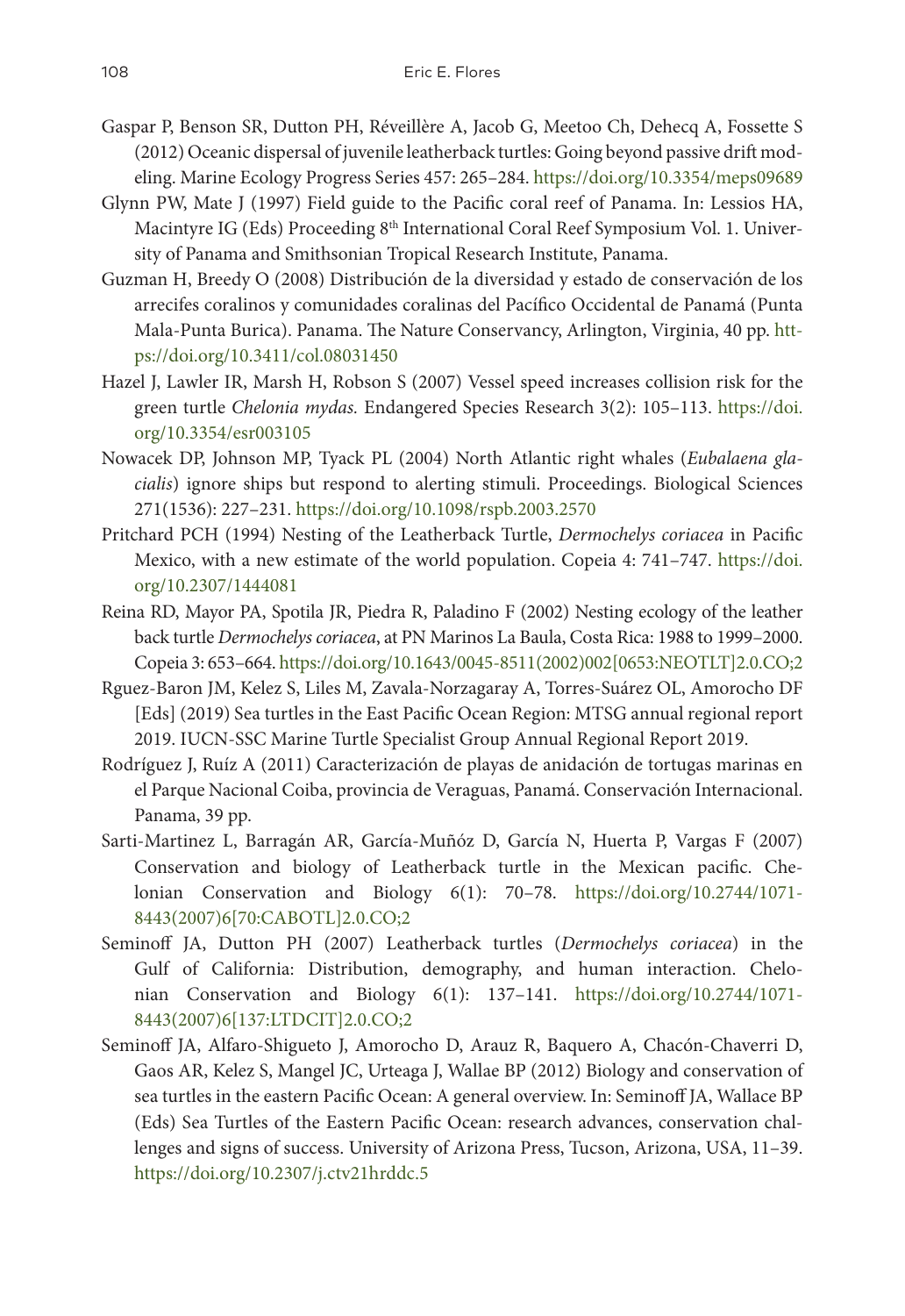- Shillinger GL, Palacios DM, Bailey H, Bograd SJ, Swithenbank AM, Gaspar P, Wallace BP, Spotila JR, Paladino FV, Piedra R, Eckert SA, Block BA (2008) Persistent Leatherback Turtle migrations present opportunities for conservation. PLoS Biology 6(7): e171. [htt](https://doi.org/10.1371/journal.pbio.0060171)[ps://doi.org/10.1371/journal.pbio.0060171](https://doi.org/10.1371/journal.pbio.0060171)
- Stewart K, Johnson C, Godfrey MH (2007) The minimum size of leatherbacks at reproductive maturity, with a review of sizes for nesting females from the Indian, Atlantic and Pacific Ocean basins. The Herpetological Journal 17(2): 123–128.
- Thomas J (2008) Bycatch of loggerhead sea turtles: Insights from 14 years of stranding data. Endangered Species Research 5: 161–169.<https://doi.org/10.3354/esr00116>
- Vandelli D (1761) Epistola de holothurio, et testudine coriacea ad celeberrimum Carolum Linnaeum equitem naturae curiosum Dioscoridem II. Conzatti, Padua.
- Wallace BP, DiMatteo AD, Bolten AB, Chaloupka MY, Hutchinson BJ, Abreu-Grobois FA, Mortimer JA, Seminoff JA, Amorocho D, Bjorndal KA, Bourjea J, Bowen BW, Briseño Dueñas R, Casale P, Choudhury BC, Costa A, Dutton PH, Fallabrino A, Finkbeiner EM, Girard A, Girondot M, Hamann M, Hurley BJ, López-Mendilaharsu M, Marcovaldi MA, Musick JA, Nel R, Pilcher NJ, Troëng S, Witherington B, Mast RB (2011) Global conservation priorities for marine turtles. PLoS ONE 6(9): e24510. [https://doi.](https://doi.org/10.1371/journal.pone.0024510) [org/10.1371/journal.pone.0024510](https://doi.org/10.1371/journal.pone.0024510)
- Wallace BP, Tiwari M, Girondot M (2013) *Dermochelys coriacea* (East Pacific Ocean subpopulation). The IUCN Red List of Threatened Species 2013: e.T46967807A46967809. <https://doi.org/10.2305/IUCN.UK.2013-2.RLTS.T46967807A46967809.en>[downloaded on 25 May 2021]
- Wilke M, Bossley M, Doak W (2005) Managing human interactions with solitary dolphins. Aquatic Mammals 31(4): 427–433. <https://doi.org/10.1578/AM.31.4.2005.427>
- Yaghmour F (2020) Anthropogenic mortality and morbidity of marine turtles resulting from marine debris entanglement and boat strikes along the eastern coast of the United Arab Emirates. Marine Pollution Bulletin 153: 111031. [https://doi.org/10.1016/j.mar](https://doi.org/10.1016/j.marpolbul.2020.111031)[polbul.2020.111031](https://doi.org/10.1016/j.marpolbul.2020.111031)

#### **Supplementary material 1**

#### **An adult Leatherback sea turtle in the waters of Pacific Panama**

- Authors: Adriano Gonzalez Barria
- Data type: multimedia
- Explanation note: An adult Leatherback sea turtle (*Dermochelys coriacea*), apparently injured, is seen on the waters off the coast of Azuero Peninsula in Pacific Panama.
- Copyright notice: This dataset is made available under the Open Database License [\(http://opendatacommons.org/licenses/odbl/1.0/\)](http://opendatacommons.org/licenses/odbl/1.0/). The Open Database License (ODbL) is a license agreement intended to allow users to freely share, modify, and use this Dataset while maintaining this same freedom for others, provided that the original source and author(s) are credited.
- Link: <https://doi.org/10.3897/neotropical.17.e81465.suppl1>